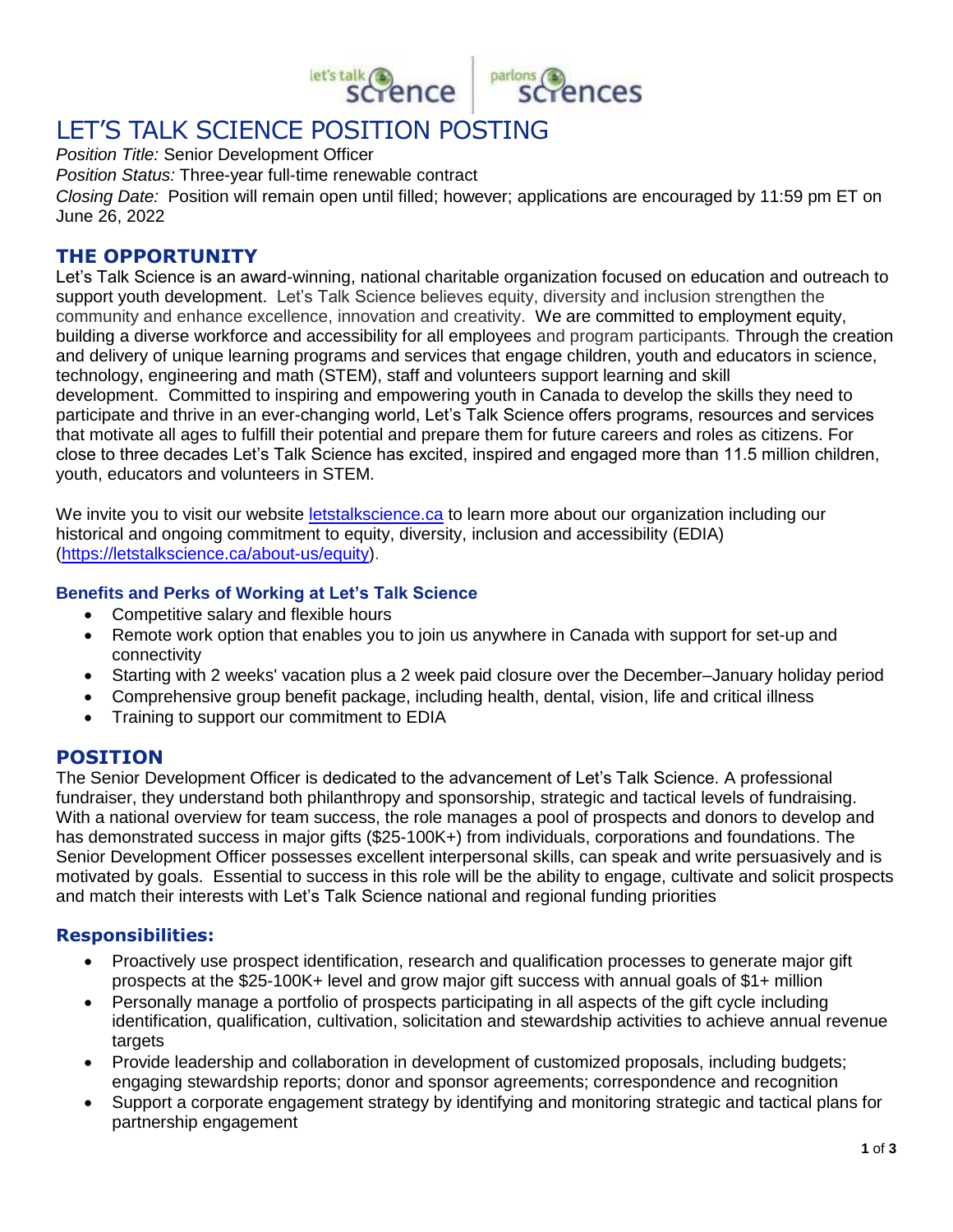- Coordinate moves management for prospects and current supporters and coordinate meetings and trip planning when appropriate
- Ensure supporters are offered strategic opportunities for engagement in Let's Talk Science activities as appropriate
- Contribute to the Fund Development forecasting and budget process
- Provide briefings on prospects and opportunities, generate reports on fund development activity, supporter and fundraising trends
- Maintain donor activity in the Raiser's Edge database and files, tracking key dates for renewals and engagement
- Develop and maintain effective working relationships with internal staff, volunteers and external stakeholders
- Collaborate with team members to plan and execute events, which raise awareness and support for the organization
- Serve as an enthusiastic and well-informed spokesperson for Let's Talk Science and our mission
- Contribute to the development of fundraising case, key messages and marketing materials, as appropriate
- Adhere to the highest ethical standards, demonstrate empathetic disposition, reflect an optimistic and positive attitude, and be sensitive to the privacy needs of donors, teams and program participants
- Adhere to privacy policies for the protection of donors' personal information and monitoring incoming correspondence for privacy related emails
- Contribute to the Let's Talk Science and Fund Development annual work planning process.
- Other duties as requested/required within the scope of the position

## **Requirements/Qualifications**

- A post-secondary degree in a fund development, communications, business discipline or an equivalent combination of education and experience
- A minimum of 5 years in a staff fundraising role with a record of success in major gift solicitation of \$25,000+ and annual goals of \$1+ million
- CFRE designation an asset
- Knowledge of the national business community, corporate social responsibility practices
- High level of proficiency with: Raiser's Edge, research tools, Microsoft Office
- Experience fundraising in the charitable sector or education institutions
- Bilingual (English-French) an asset
- Flexibility to work outside regular hours
- Willingness to travel for meetings as appropriate

#### **Skills and Abilities**

- The ability to think at a high level about Let's Talk Science priorities and funding needs
- Proven ability to communicate ideas, write and edit with a range of experience from proposals to stewardship reports
- Strong verbal communication skills, including the ability to build rapport with and engage others easily in person, virtually and by telephone
- Outstanding interpersonal skills with an ability to work independently and collaboratively in a team environment, while maintaining the flexibility to adapt to the changing circumstances and priorities of a dynamic organization
- The capacity and willingness to learn, grow and develop mastery in this portfolio
- Superior analytical, planning, research and storytelling presentation skills
- Exercise appropriate judgment, maturity, accountability, and an ability to maintain confidentiality